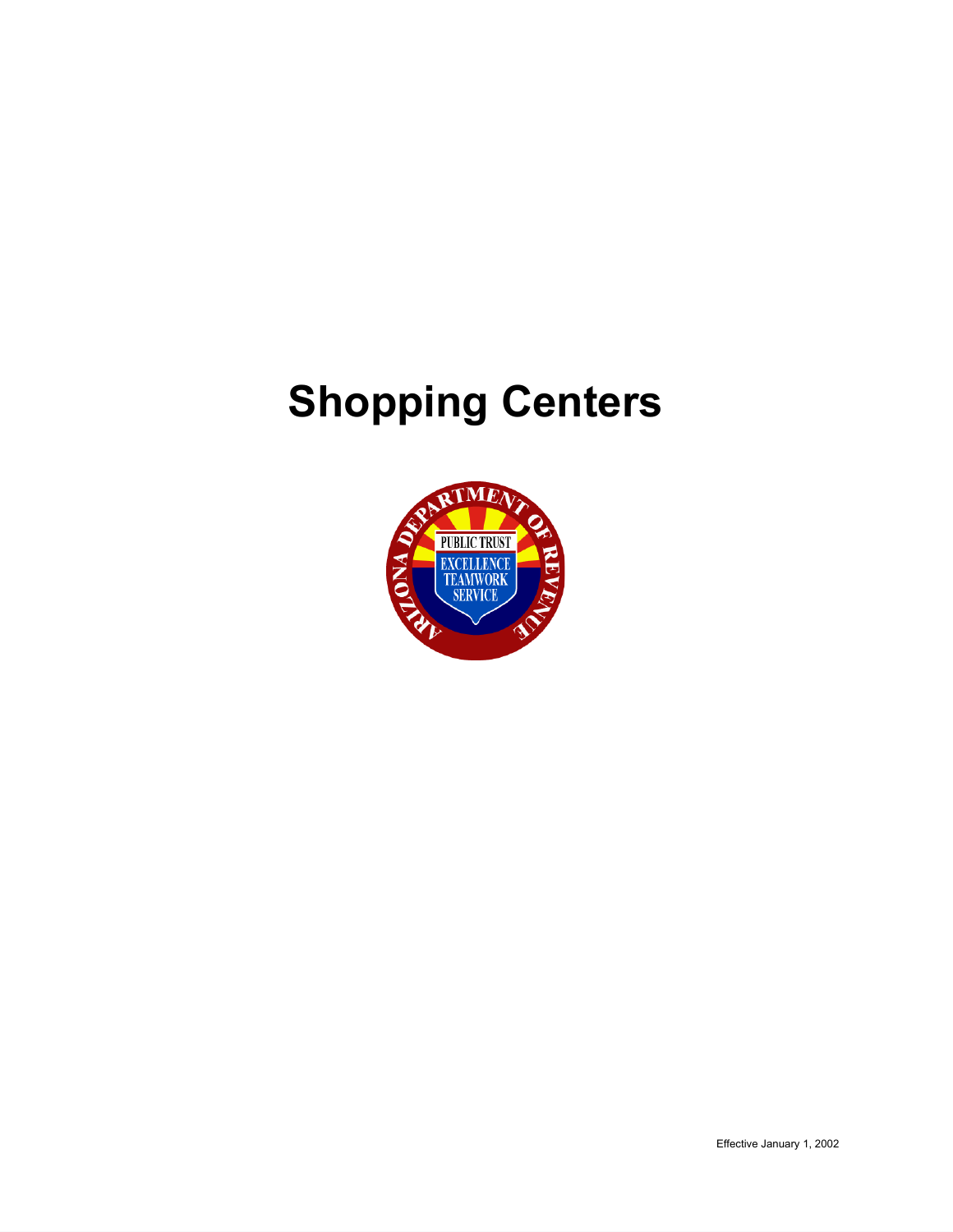Arizona Revised Statutes (A.R.S.) [42-13201](https://www.azleg.gov/viewDocument/?docName=http://www.azleg.gov/ars/42/13201.htm) through 42-13206 direct the valuation of shopping centers:

#### **"[42-13201.](https://www.azleg.gov/viewDocument/?docName=http://www.azleg.gov/ars/42/13201.htm) Definition of shopping center**

In this article, unless the context otherwise requires, "shopping center" means an area that is comprised of three or more commercial establishments, the purpose of which is primarily retail sales, that has a combined gross leasable area of at least twenty-seven thousand square feet, that is owned or managed as a unit with at least one of the establishments having a gross leasable area of at least ten thousand square feet and that is either owner-occupied or subject to a lease that has a term of at least fifteen years."

## **"[42-13202.](https://www.azleg.gov/viewDocument/?docName=http://www.azleg.gov/ars/42/13202.htm) Exclusive method and procedure for valuing shopping centers; confidentiality**

- A. A shopping center that is subject to valuation for purposes of property tax shall be valued pursuant to this article. This article establishes the exclusive valuation methods and procedure for determining the valuation of a shopping center.
- B. All information that a taxpayer submits pursuant to this article is confidential pursuant to chapter 2, article 1 of this title."

## **"[42-13203.](https://www.azleg.gov/viewDocument/?docName=http://www.azleg.gov/ars/42/13203.htm) Replacement cost less depreciation method of valuing shopping centers; election to use income method on appeal**

- A. Except as provided by section [42-13204,](https://www.azleg.gov/viewDocument/?docName=http://www.azleg.gov/ars/42/13204.htm) the county assessor shall determine the valuation of a shopping center by using the replacement cost less depreciation method.
- B. This method shall use base rates in existence on January 1, 1982 subject to any changes that are necessary to reflect changes in costs of construction. The base rates shall be based on average costs that relate to this state as reported in professional cost manuals and publications that are approved by the department.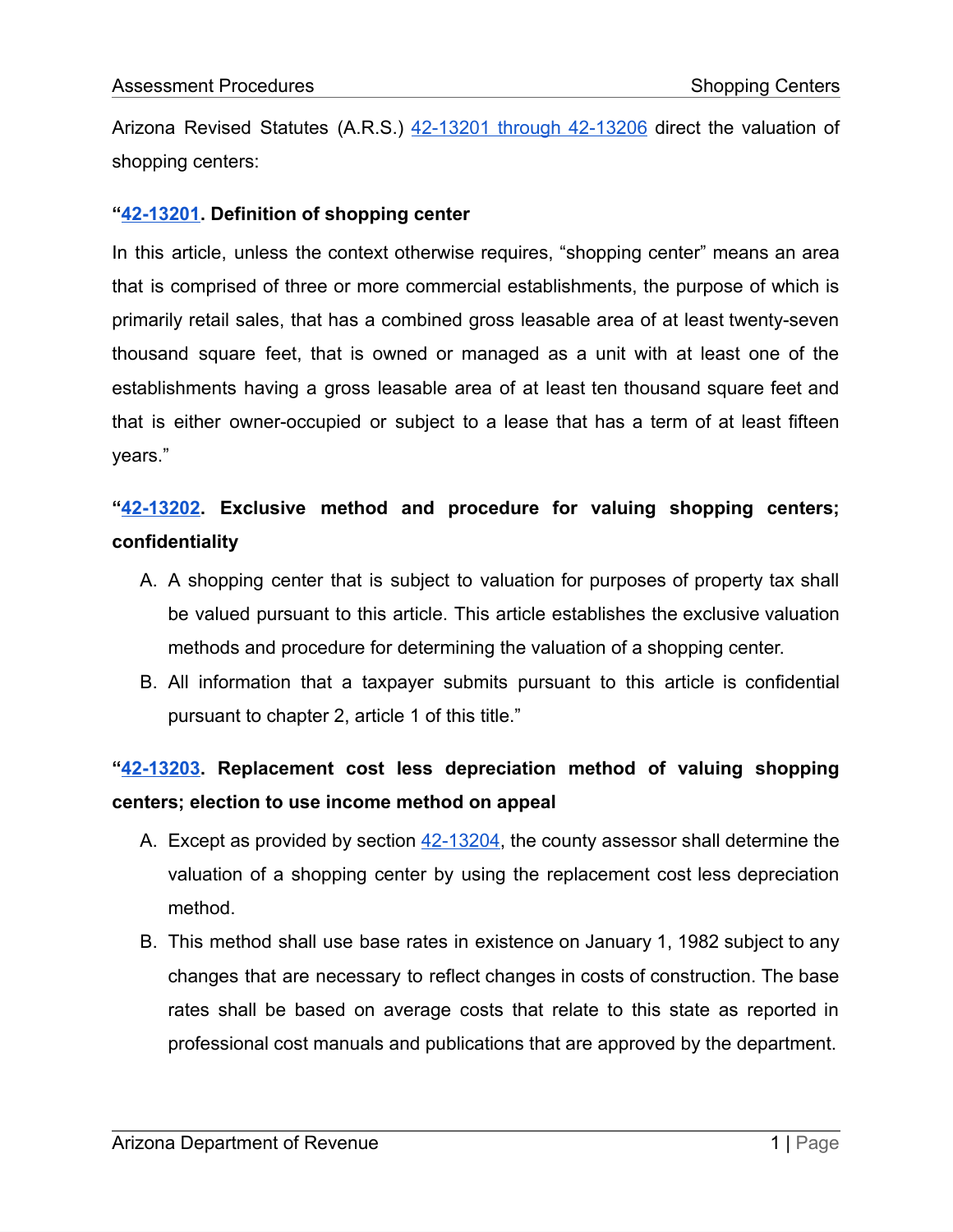- C. The depreciation schedule used under the replacement cost less depreciation method, including any adjustment for obsolescence, shall be the schedule in existence on January 1, 1982 and used by the county assessor.
- D. On review or appeal of a valuation determined under this section, the owner of a shopping center may elect to have the valuation of the shopping center determined by the income method commonly known as the straight line building residual method if the owner submits all reasonably necessary income and expense information. The reviewing body shall use the information submitted by the owner and may also use any other information customarily analyzed under this method. The capitalization rate used for purposes of this subsection shall be comprised of:
	- 1. For the 1983 tax year a discount rate of 10.5 per cent, adjusted each year thereafter according to the percentage change in the weighted average cost of monies derived from interest paid on savings accounts, federal home loan bank advances and other borrowed money as reported by the federal home loan bank of San Francisco for this state for the most recent twelve month period ending June 30. The discount rate shall not be less than ten per cent.
	- 2. A recapture rate based on a thirty-five year economic life.
	- 3. The effective tax rate for the property for the most recent tax year.
- E. The department shall:
	- 1. Determine the average differences in valuations for similar size and age shopping centers that result from the two valuation methods prescribed by this section and section  $42-13204$  and from which the department shall develop a schedule of obsolescence factors that can be added to the depreciation schedule used in the replacement cost less depreciation method. County assessors shall incorporate the obsolescence factors into the depreciation schedule.
	- 2. Develop obsolescence factors prescribed by paragraph 1 of this subsection based on statistical research in order to, on average, equalize the valuations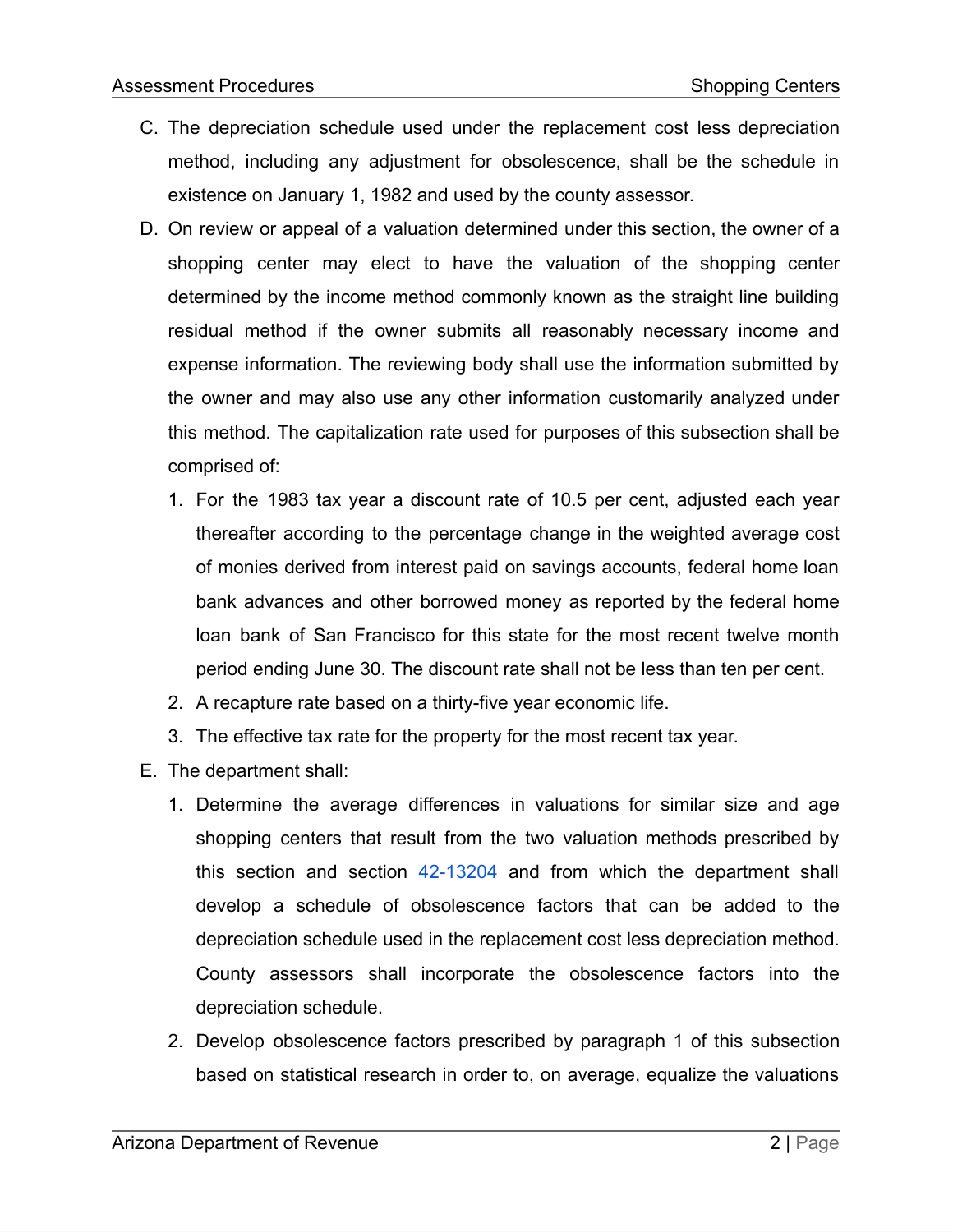that result from the two valuation methods prescribed in this section and section [42-13204](https://www.azleg.gov/viewDocument/?docName=http://www.azleg.gov/ars/42/13204.htm). The department may use data from state sources, nationally recognized publications and journals and other related research."

#### **"[42-13204.](https://www.azleg.gov/viewDocument/?docName=http://www.azleg.gov/ars/42/13204.htm) Election to use income method of valuation initially**

In lieu of valuation under section  $42-13203$ , the owner of a shopping center may elect to have the valuation of the shopping center determined by the income method commonly known as the straight line building residual method if the owner submits all reasonably necessary income and expense information for the owner's three most recent fiscal years to the county assessor before September 1 of the year immediately preceding the year for which the property will be valued."

#### **"[42-13205.](https://www.azleg.gov/viewDocument/?docName=http://www.azleg.gov/ars/42/13205.htm) Valuation method applied on appeal**

On appeal of a valuation determined by the income method pursuant to section [42-13204](https://www.azleg.gov/viewDocument/?docName=http://www.azleg.gov/ars/42/13204.htm) or an appeal in which the owner has elected the income method pursuant to section  $42-13203$ , subsection D, the valuation of a shopping center shall be determined by whichever one of the following valuation methods most closely approximates fair market value:

- 1. The income method commonly known as the straight line building residual method pursuant to section [42-13203,](https://www.azleg.gov/viewDocument/?docName=http://www.azleg.gov/ars/42/13203.htm) subsection D. If the reviewing body finds that other information that is customarily analyzed under the income method must be used to properly apply the income method to the property, it may use the other information to supplement information provided by the owner if:
	- (a) The credible and accurate information provided by the owner remains the primary basis for the valuation under the income method.
	- (b) The supplementary information is credible, is derived from properties or circumstances that are substantially comparable to the property and is valid under the income method.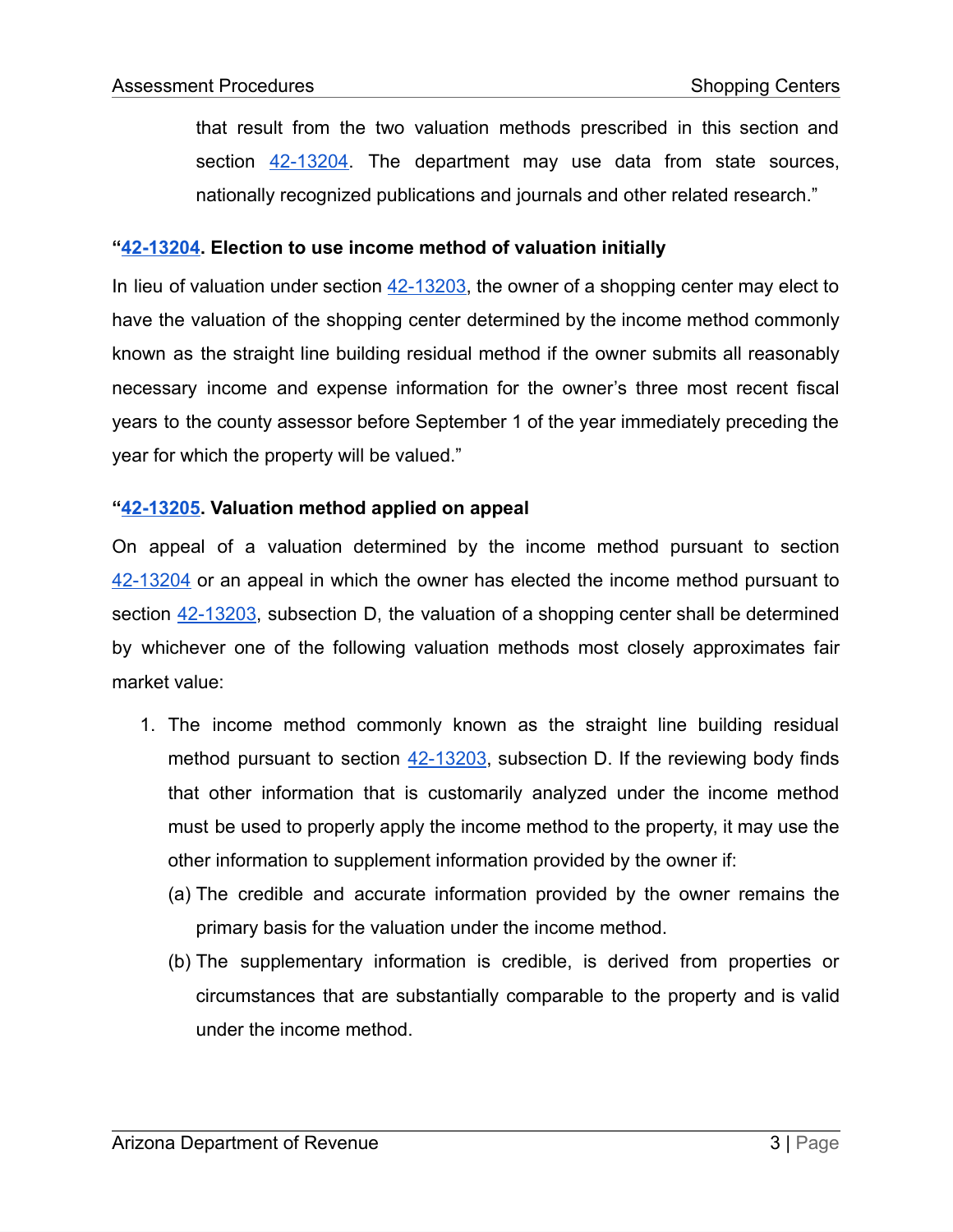- (c) The reviewing body specifies in its written order what other information was considered, the manner in which it was applied and the change in the valuation under the income method, if any, resulting from the use of the supplementary information.
- 2. The replacement cost less depreciation method pursuant to section [42-13203.](https://www.azleg.gov/viewDocument/?docName=http://www.azleg.gov/ars/42/13203.htm)
- 3. The market comparison method, if a sale of the subject property occurred within two years before the date of valuation and no material change to the property, its lease terms, tenants or occupancy rates or any other material fact has occurred since the sale. If the market comparison method is applicable, the reviewing body may consider information on sales of other properties that occurred within two years before the date of valuation and that are determined to be comparable to the subject property by clear and convincing evidence."

#### **"[42-13206.](https://www.azleg.gov/viewDocument/?docName=http://www.azleg.gov/ars/42/13206.htm) Valuation of dedicated parking or common areas**

For the purposes of this article any part of the land of a shopping center that is limited by a zoning requirement or contractual covenant to parking or common area use shall be valued on the assumption that no other use is possible."

## **Background**

Since the inception of shopping centers as a new form of marketing, they have undergone constant change. The shopping center emerged as a group of rental and service establishments built around a supermarket which were designed to serve a relatively small trade area. Today they range from that small beginning, to centers with three or more major full-line department stores as the core, around which there may be more than one hundred various retail, service, banking and office establishments.

With the rapid growth in number of all types of shopping centers (neighborhood, community, regional, super regional, and power centers) and with varying age groups,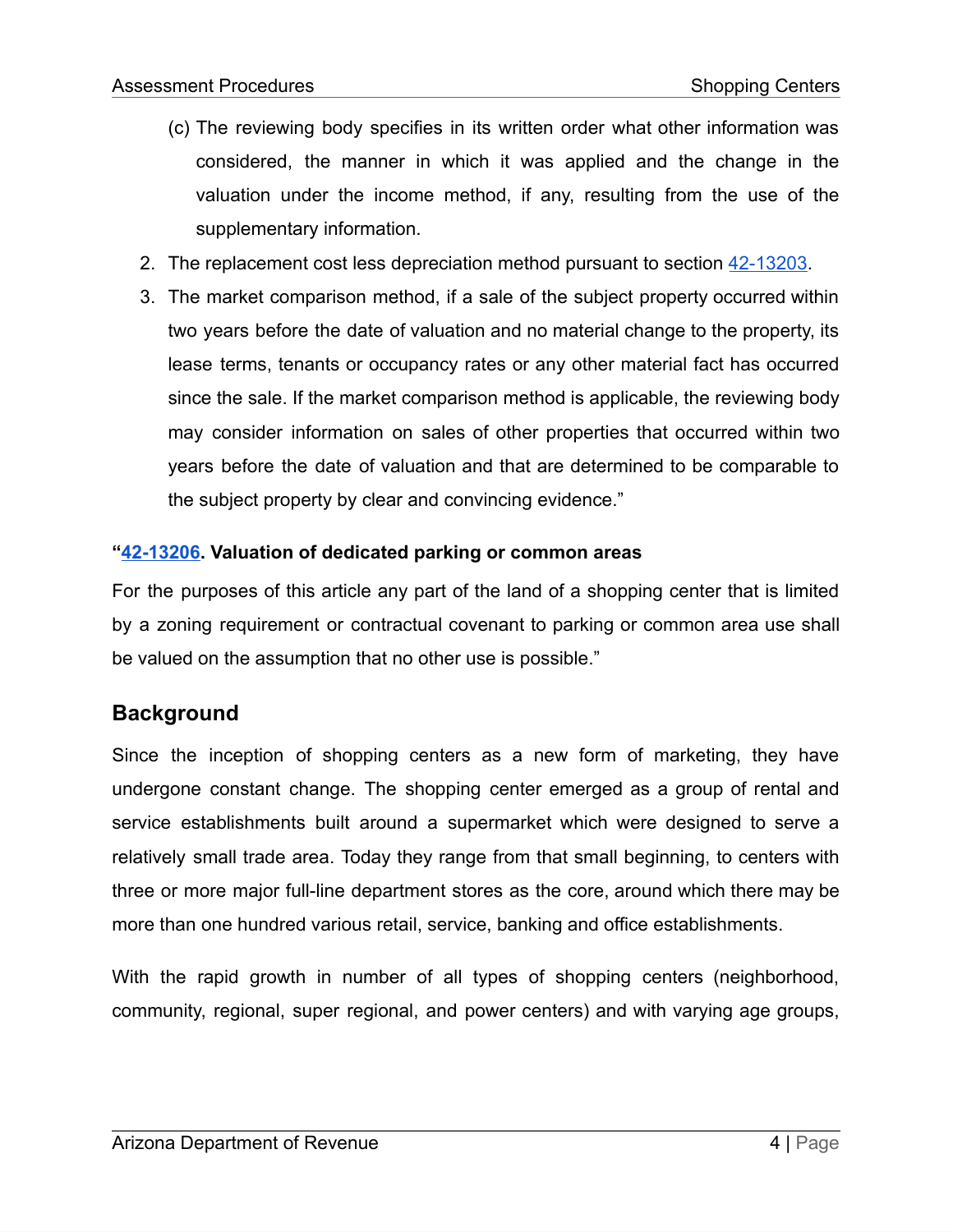shopping centers can become dated and lose clientele unless they continually renovate. Changing market conditions affect shopping center values and should be monitored.

A special obsolescence schedule was created by statute for those structures that qualify as a shopping center. Pursuant to A.R.S.  $42-13203(E)$ , the Department is given the responsibility of calculating shopping center obsolescence factors. The currently effective "Shopping Center Economic Obsolescence and Depreciation Tables Using the Construction Cost System" is shown at the end of this subsection as Appendix A.

## **Definitions**

**Shopping Centers.** A shopping center complex must meet specific standards to qualify for shopping center designation and valuation under the provisions of A.R.S. [42-13201](https://www.azleg.gov/viewDocument/?docName=http://www.azleg.gov/ars/42/13201.htm). Qualifying standards are concerned with ownership, management, structure size, lease terms, and current and predominant use, as discussed below. Those properties that do not qualify as shopping centers under the statute will be valued by the same procedures and using the same standard methods and techniques (i.e., the three recognized approaches to value) that are used for other general commercial use properties.

**Neighborhood Shopping Center.** In a neighborhood shopping center the primary tenant is generally a supermarket, drug or variety store. If the shopping complex meets the minimum structure size and management requirements and there are three or more stores in the center including service establishments and retail sales outlets, the complex constitutes a shopping center.

**Community Shopping Center.** In a community shopping center the primary tenant is typically a junior department store, a discount department store, or a variety store, in addition to a supermarket. A community shopping center will normally include between ten and forty retail stores or service establishments.

**Regional Shopping Center.** In a regional shopping center the primary tenant(s) will be one or two full line department stores ranging between 50,000–100,000 square feet. Its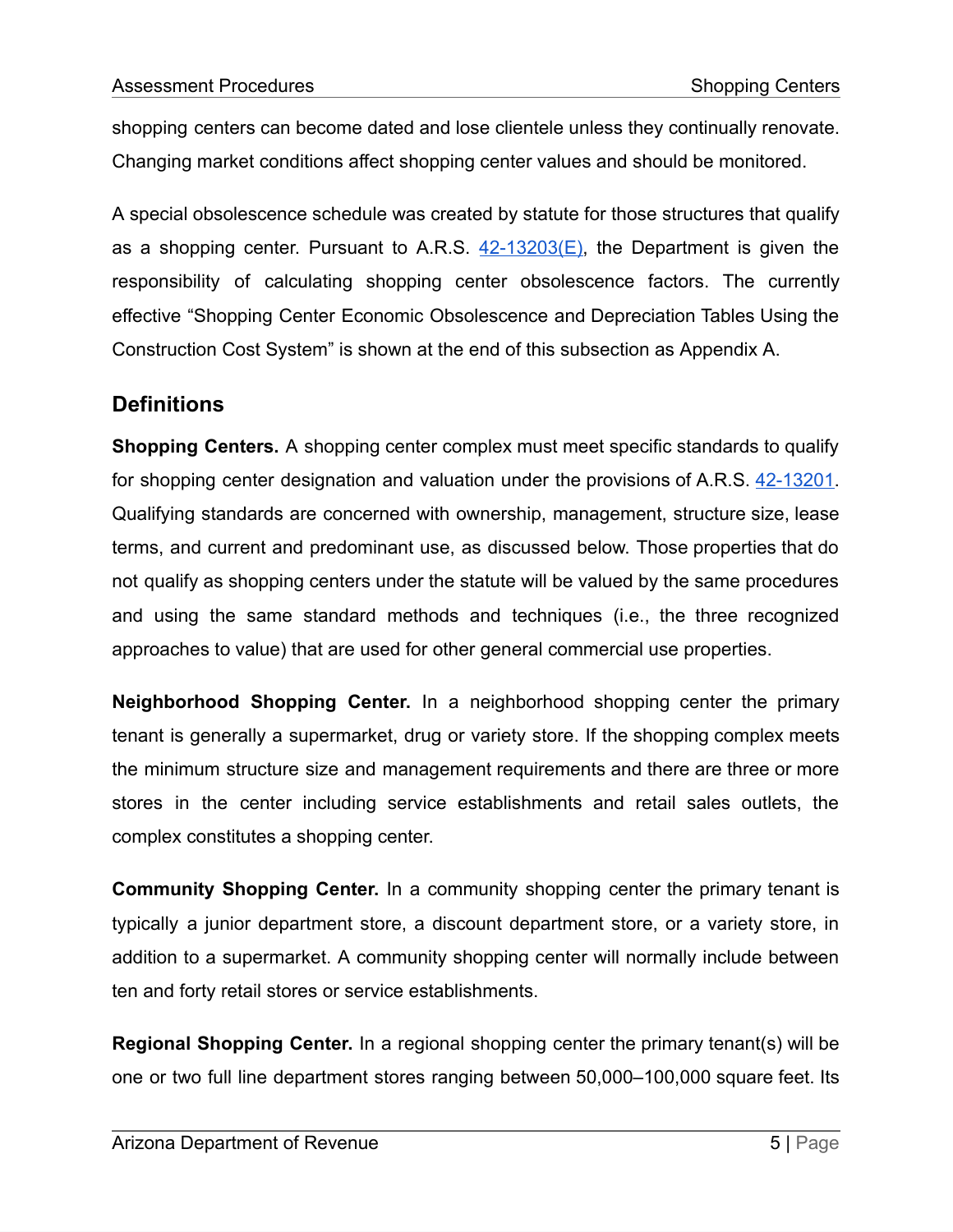typical size may range between 250,000 to more than 900,000 square feet. Emphasis is on apparel stores, although there may be banks, theaters, service establishments, medical, dental and business offices. NOTE: The distinguishing factor between a community and regional shopping center is the primary (anchor) tenant.

**Super Regional Shopping Center.** Essentially the same as a regional center, except that there will be three or more major full line department stores. Typical size of a super regional shopping center is about 1,000,000 square feet of gross leasable area. The size may range from 500,000 to more than 1,500,000 square feet.

**Power Retail Center or Super Community Center.** With the exception of mall conversions, a power center/super community center generally has an open-air configuration containing 250,000 or more square feet of gross leasable area. This area is anchored by at least three or more tenants that occupy 60 to 90 percent of the space; the number of specialty stores is typically kept to a minimum.

## **Qualifying Characteristics**

**Ownership.** A qualifying shopping center may be individually owned and operated as a unit, or it may be owned by several owners but must still be managed and operated as a unit. To qualify under the ownership provisions of the statute and this guideline, one of the following conditions must be met:

- A. The land and buildings are formed as a unit, and title is recorded under a single ownership. The property under a single ownership may qualify for the shopping center designation as long as it meets the criteria defining a shopping center in A.R.S. [42-13201](https://www.azleg.gov/viewDocument/?docName=http://www.azleg.gov/ars/42/13201.htm).
- B. The land and buildings are owned by two or more owners. The individual ownership interests and the total physical complex may be considered as one unit for shopping center designation. The aggregate holdings of several separate owners may qualify for shopping center designation as long as these are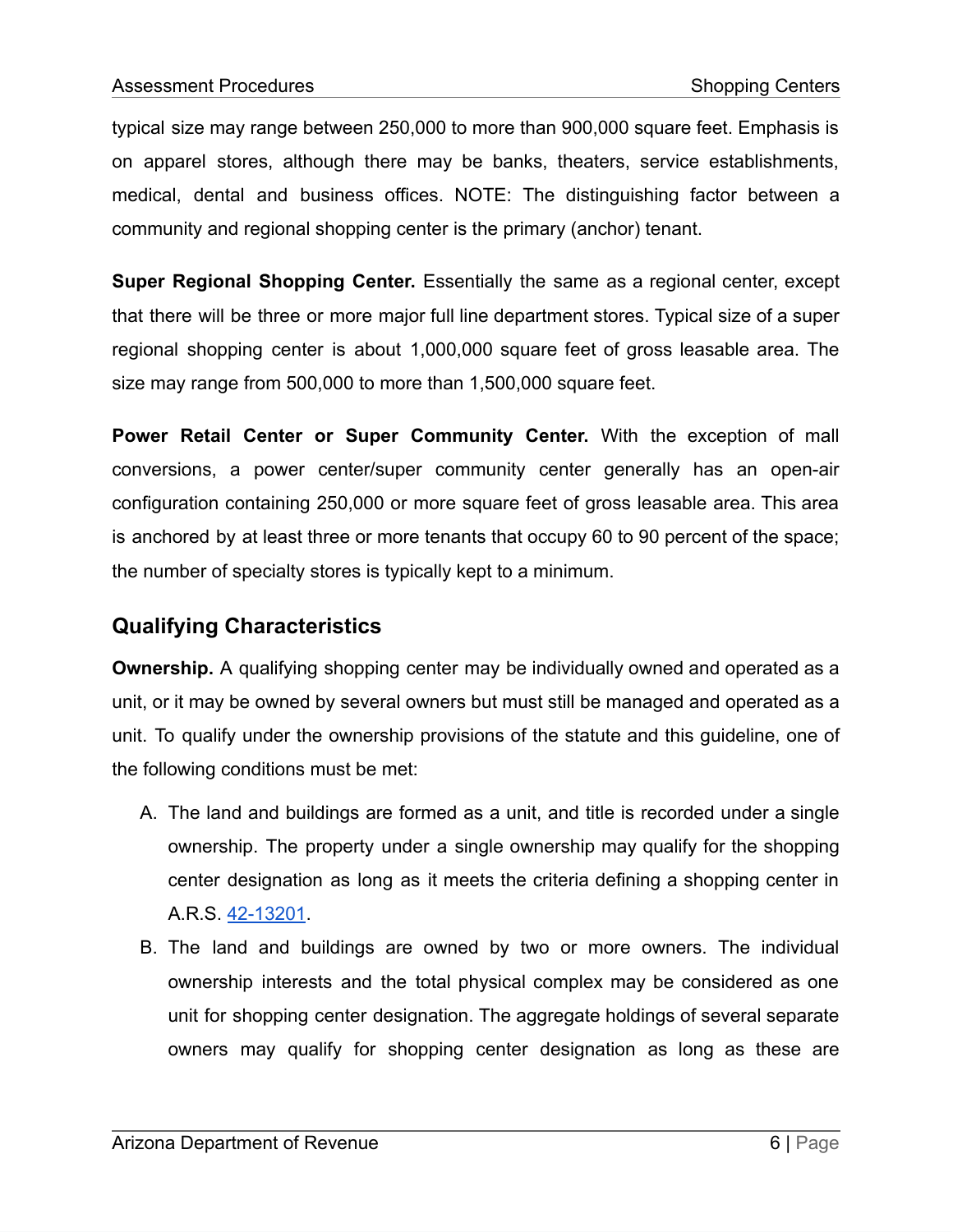managed and operated as a unit; two or more separate owners bound together by the qualifying management agreement(s).

Whether the shopping center is individually owned, or is jointly owned by several owners, as long as it is operated as a unit, and meets the qualifications for current and predominant use, structure size, and has common property management, it qualifies for shopping center designation.

**Management.** Management must be evidenced by contractual agreement(s) to qualify under the unit management concept. The contractual agreement(s) should address some, if not all, of the following: common advertising, operating hours, building maintenance, parking lot maintenance, common insurance, and central facilities management. Unit management need not address every item listed above, but it must extend beyond the common use of parking facilities and common parking lot sweeping contracts. The agreement must support the management of the entire property as an individual economic unit.

**Size – Leased Area and Lease Terms.** A qualifying shopping center must include a gross leasable area under roof of at least 27,000 square feet, and be comprised of three or more commercial establishments. The leasable area must be devoted primarily to retail sales. At least one tenant or establishment must occupy 10,000 or more square feet of the 27,000 or more total square feet. The 10,000 or more square feet may be owner occupied, or may be leased to a tenant for a term of not less than 15 years.

**Use.** To qualify for shopping center designation, the predominant use (over 50 percent) of the total gross leasable area must be retail sales.

**Gross Leasable Area (GLA).** The gross leasable area is the total floor area designed for tenants' occupancy and exclusive use, including any basements, mezzanines, or upper floors, expressed in square feet and measured from the centerline of joint partitions and from outside wall faces.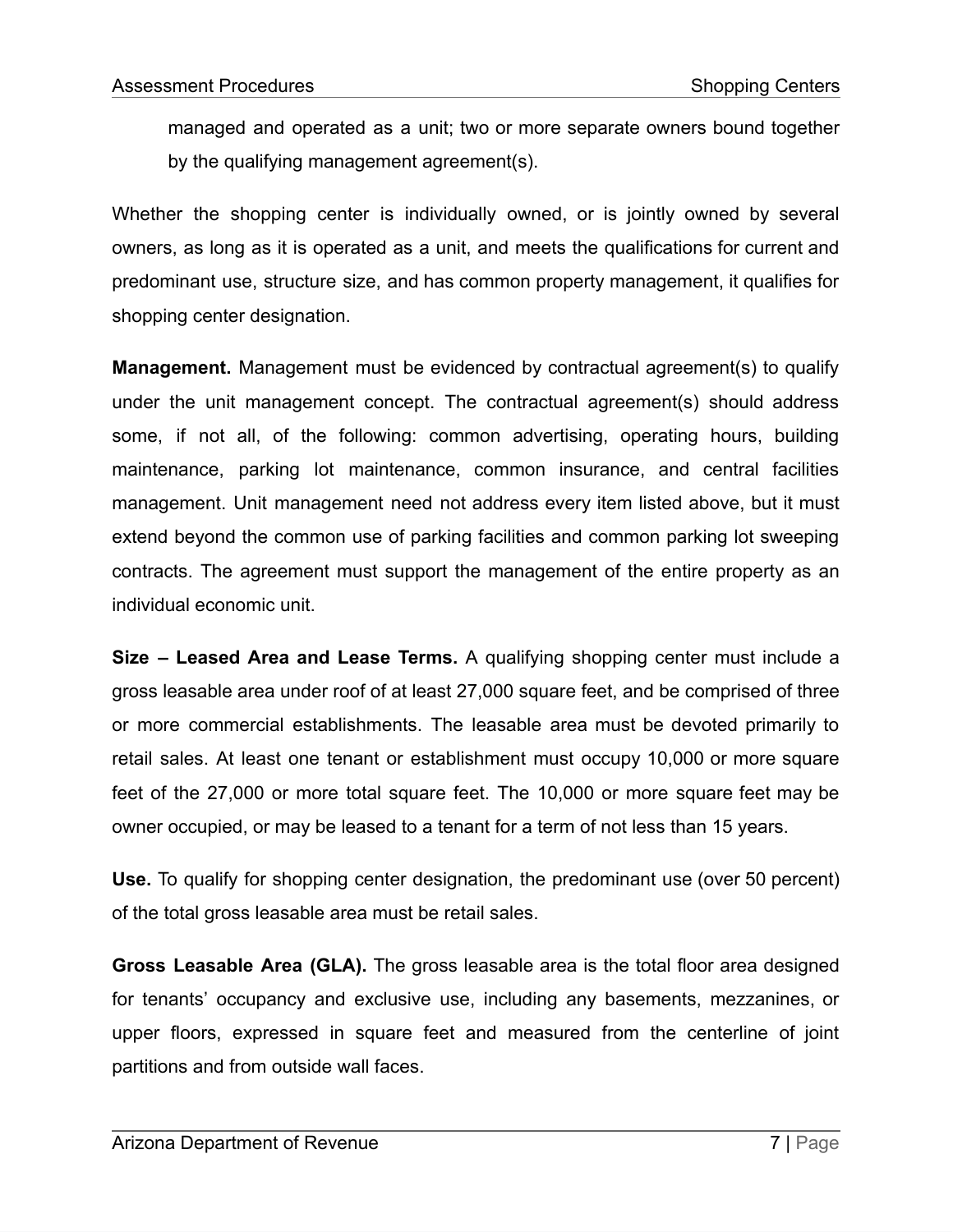**Net Leasable Area (NLA).** The net leasable area is the area that includes only the floor area occupied by the tenant.

**Ingress and Egress.** The majority of parcels and improvements located within the perimeter of the qualifying shopping center property will be valued as part of the shopping center. The exceptions are those improvements and associated land which are isolated from the balance of the shopping center area by walls, fences, plants, planters, curbing or other physical restrictions to restrict use of parking facilities to the improvements. These improvements will be valued using nonstatutory valuation methods.

**Pad or Satellite Commercial Establishments.** A "pad" or "satellite" commercial establishment shall be included as part of the shopping center if any of the following criteria are met:

- A. Ownership of the land is the same as that of the center, is within reasonable proximity to and logically located with respect to the rest of the center.
- B. Ownership of the improvements is the same as that of the center (entire center possessory rights) and the commercial establishment is within reasonable proximity to and logically located with respect to the rest of the center.
- C. Management of the commercial establishment is contractually aligned with that of the center as evidenced by written agreement(s) concerning:
	- 1. Joint (contributory) maintenance of common areas; for example, parking lot and mall.
	- 2. Joint (contributory) promotional activities; for example, advertising.
	- 3. Participation as member of merchants association if one exists.

**Commercial Establishment.** This refers to a commercial enterprise for profit in an identifiable location with some degree of permanency.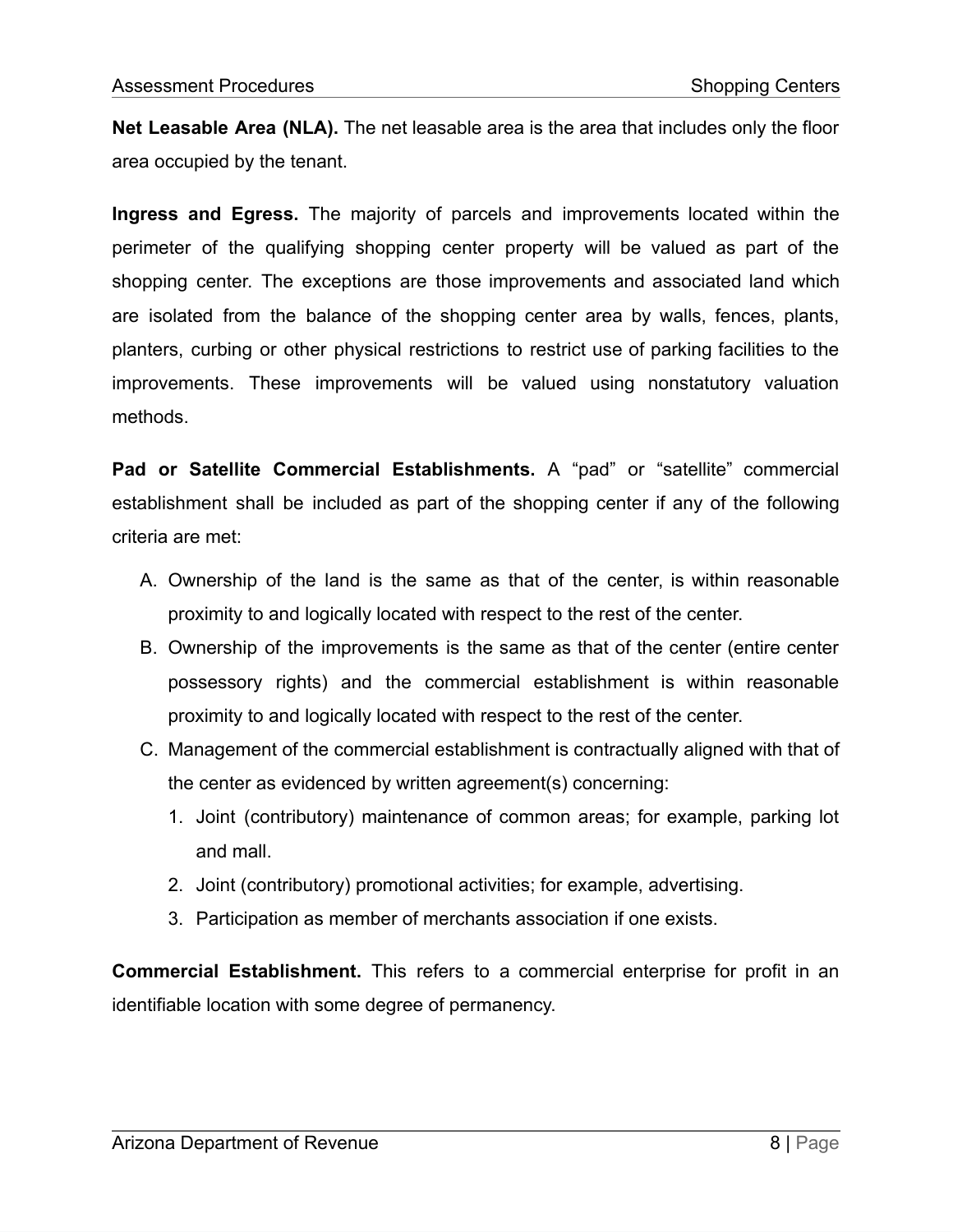## **Approaches to Value**

**Cost Approach.** Properties meeting the preceding qualifications will be valued in accordance with the provisions of A.R.S.  $42-13203$  (A), (B), (C) and (E), and Appendix A, "Shopping Center Economic Obsolescence and Depreciation Tables Using the Construction Cost System" of this subsection.

Qualifying shopping centers will be valued using the cost approach to value through application of the Arizona Department of Revenue Construction Cost Manual. Applying the appropriate shopping center property use code results in the use of the Shopping Center Economic Obsolescence and Depreciation Table in Appendix A. The DOR Construction Cost System utilizes the factors in the "System Depreciation" column of the table. Due to the statutory valuation methods used in the valuation of qualifying shopping centers, and unlike other commercial properties valued under a market standard, market adjustment factors are not applied when calculating replacement cost values of shopping centers. Those counties providing their own data processing service will use the guidelines appropriate for entry of depreciation/obsolescence in their system.

**The Income Approach.** A.R.S. [42-13204](https://www.azleg.gov/viewDocument/?docName=http://www.azleg.gov/ars/42/13204.htm) (Appendix B) establishes that upon election by the owner, a shopping center property may be valued using the straight line building residual method of income property valuation. If the taxpayer so elects, all reasonably necessary income and expense information must be submitted to the County Assessor prior to September 1 of the year immediately preceding the year for which the property will be valued.

Additionally, A.R.S. [42-13203\(D\)](https://www.azleg.gov/viewDocument/?docName=http://www.azleg.gov/ars/42/13203.htm), establishes that **"On review or appeal of a valuation..., the owner of a shopping center may elect to have the valuation of the shopping center determined by the income method commonly known as the straight line building residual method…."**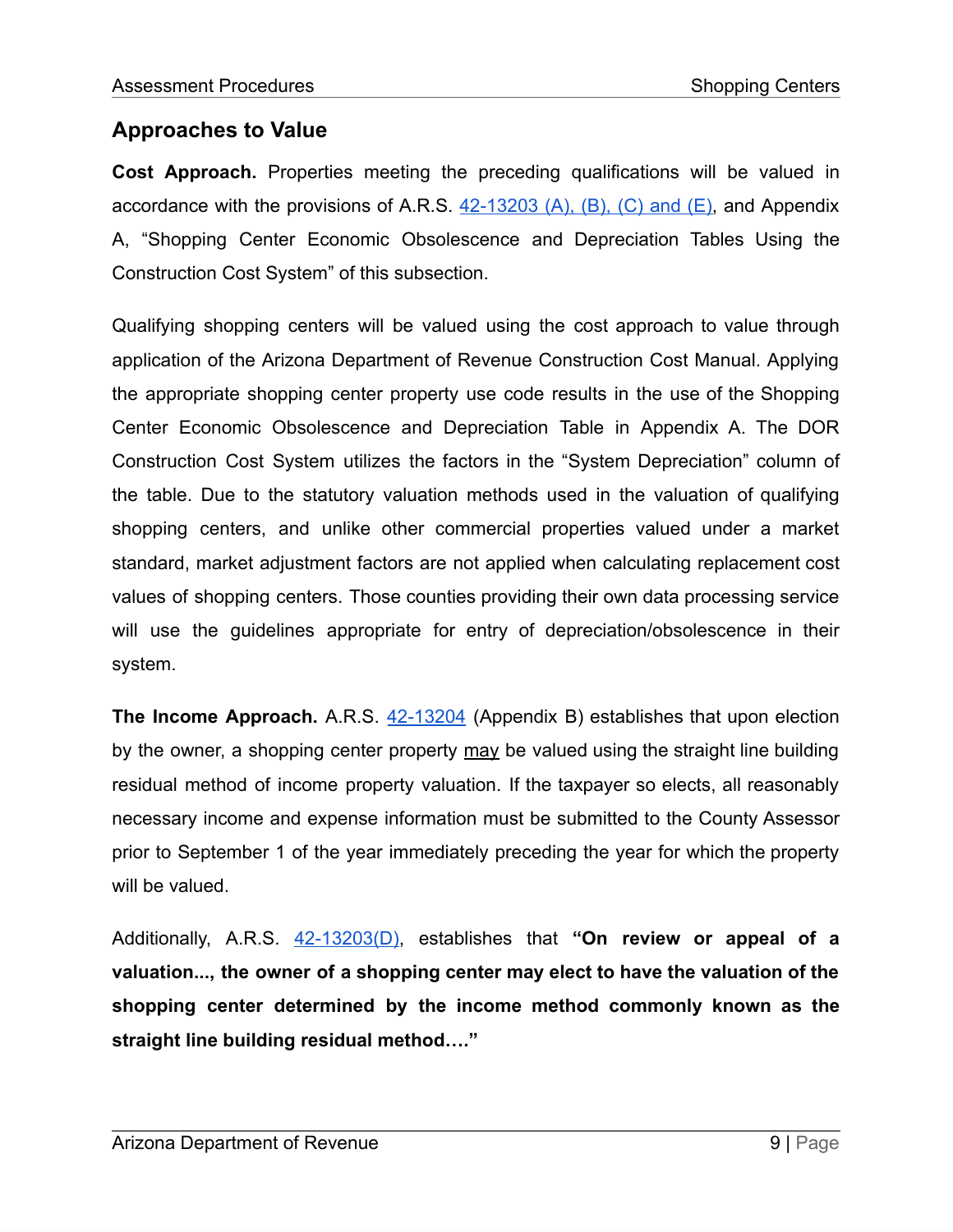If the shopping center owner elects income capitalization, all necessary income and expense information must be submitted to the County Assessor with a "Petition for Review of Real Property Valuation" (DOR Form [82130\)](https://azdor.gov/forms/property-tax-forms/petition-review-real-property-valuation). Petitions must be submitted within 60 days of the mailing date of the notice of valuation. If after computing the value by the income method the reviewing body finds that other valuation factors must be applied to determine the value of the property, the reviewing body may utilize such other factors as it finds necessary. In such cases, however, the reviewing body must specify in its written order the other factors which were considered, the manner in which they were applied and any change in the final value resulting from their use.

The discount rate to be used in the capitalization of shopping center income data will be issued by the Department on an annual basis. A.R.S. [42-13203\(D\)\(1\)](https://www.azleg.gov/viewDocument/?docName=http://www.azleg.gov/ars/42/13203.htm) states, **"...The discount rate shall not be less than ten percent."** The annual calculation is shown in Appendix B.

A.R.S.  $42-13203(D)(2)$  mandates that the recapture rate to be used for shopping centers will be based on a thirty-five year economic life. For example: a qualified shopping center constructed twenty years ago, but with an effective age of 10 years due to rehabilitation and modernization has a remaining economic life of twenty-five years. As shown by the following diagram, the remaining economic life may be estimated by subtracting the effective age from the thirty-five year economic life. The recapture rate is derived by dividing one (1) by the remaining economic life.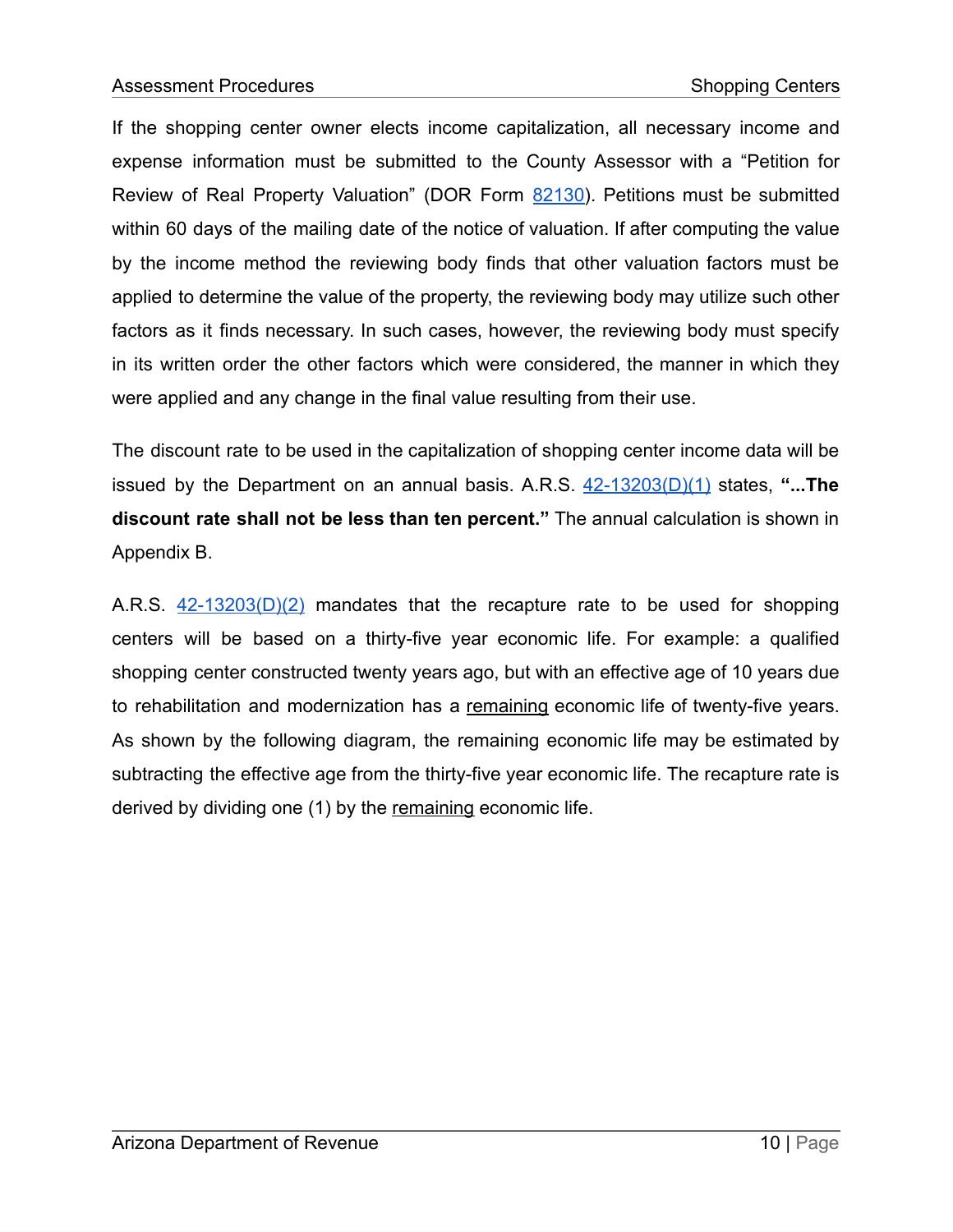

Careful consideration must be given in determining the remaining economic life using the thirty-five year economic life and effective age. It may be helpful to review the remaining terms on the leases to see what remaining economic life is indicated by those documents.

The effective tax rate will be that rate for the property for the most recent tax year, and can be calculated using the procedure outlined previously in Chapter 1 "Approaches to Values," in Part 2 of this manual.

All income attributed to the real estate including overage rent, common area income, utilities income, and all legitimate expenses must be considered when the income approach is considered in the valuation process of qualified shopping centers.

**The Market Approach.** Pursuant to A.R.S. [42-13205\(3\),](https://www.azleg.gov/viewDocument/?docName=http://www.azleg.gov/ars/42/13205.htm) the Market Sales Comparison approach to value can **only** be considered during an administrative appeal proceeding, and then only if (1) a valid sale of the subject property has occurred within two years of the valuation date, and (2) there has been "no material change to the property, its lease terms, tenants or occupancy rates or any other material fact" relevant to the property since the date of that sale. If, based on these criteria, the reviewing body (the County Assessor, the County or State Boards of Equalization, or the Courts) considers the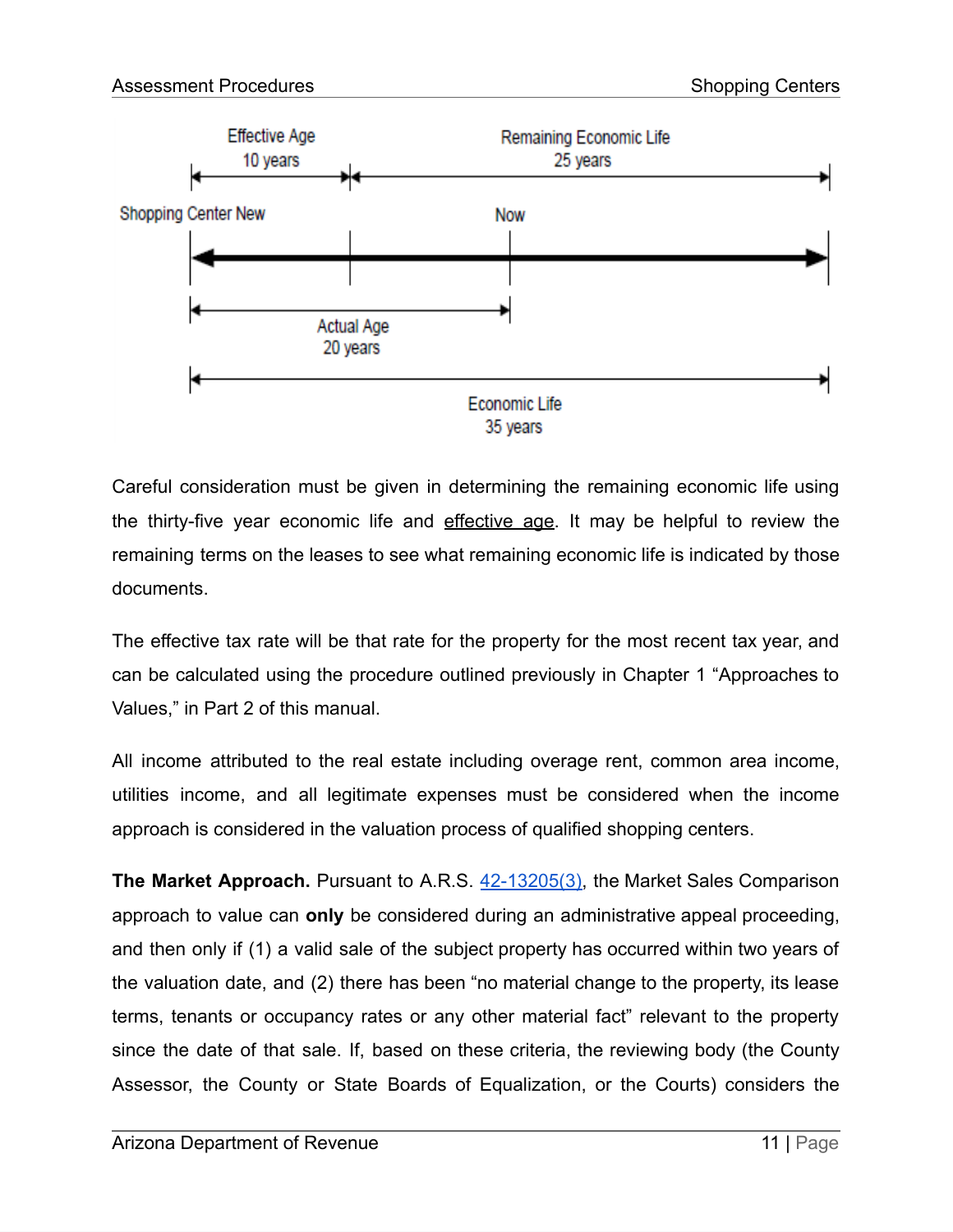market approach applicable, they may consider the sales of comparable properties from "within two years before the date of valuation," if the comparability of those sold properties can be determined by "clear and convincing evidence."

Most qualified shopping center properties have unique characteristics in terms of serving their locations and market areas, as well as in terms of their variations by type, size, age, and the available amenities. "Clear and convincing" comparability can be difficult to establish. Due to these factors, the market sales comparison approach is, by statute, not utilized in the Assessor's initial valuation of qualified shopping center properties, and the approach has only limited application in the administrative appeals process or in the judicial system appeal process.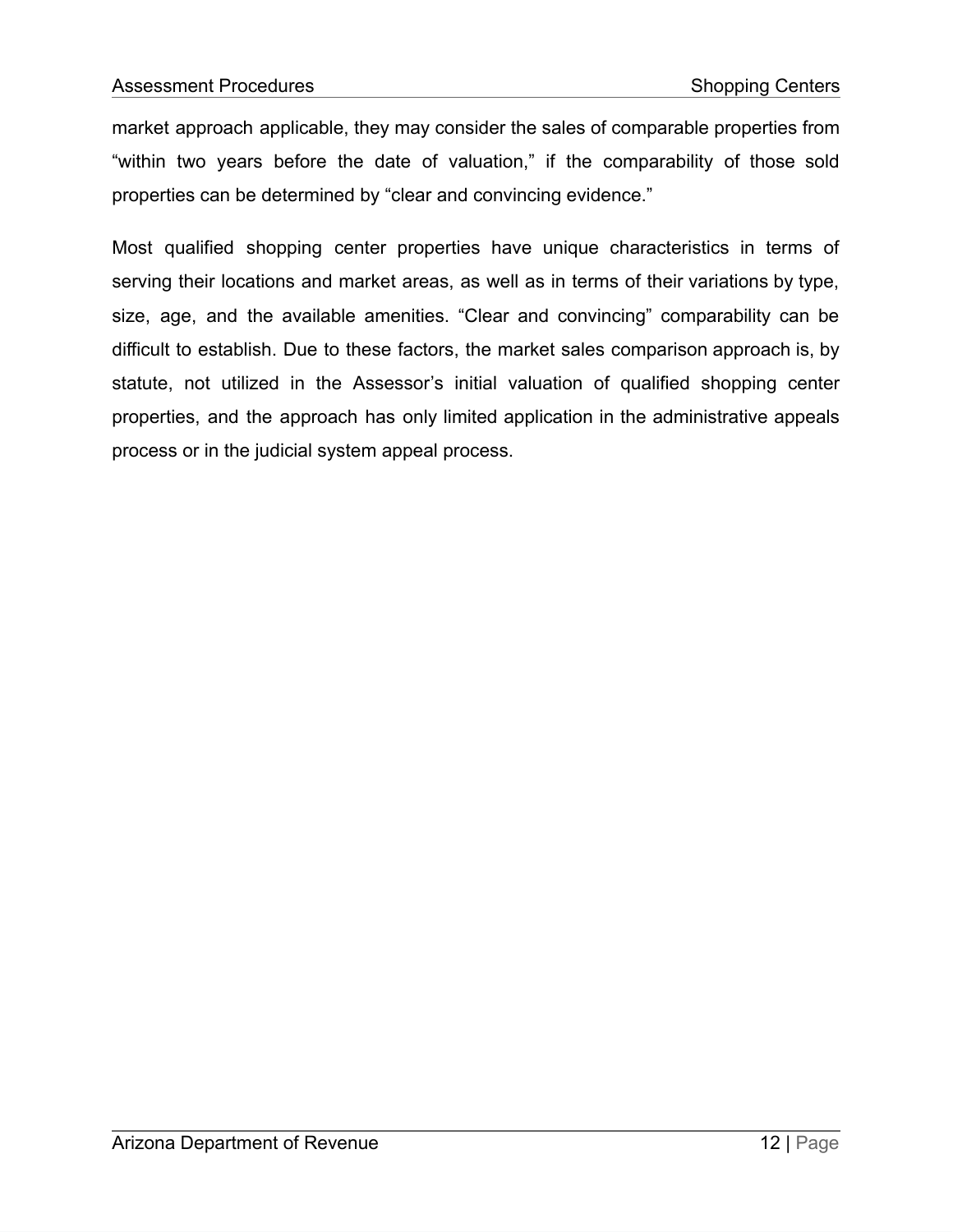### **APPENDIX A**

#### **Shopping Center Economic Obsolescence and Depreciation Tables Using the Construction Cost System**

| <b>Age in Years</b>     | <b>Normal</b><br><b>Depreciation</b> | <b>Actual</b><br><b>Obsolescence</b> | <b>System</b><br><b>Depreciation</b> |
|-------------------------|--------------------------------------|--------------------------------------|--------------------------------------|
| 1                       | 0.00%                                | 0.00%                                | 0%                                   |
| $\overline{2}$          | 0.50%                                | 0.00%                                | 1%                                   |
| 3                       | 1.00%                                | 4.00%                                | $5%$                                 |
| $\overline{\mathbf{4}}$ | 1.50%                                | 8.50%                                | 10%                                  |
| 5                       | 2.50%                                | 11.50%                               | 14%                                  |
| $6\phantom{1}$          | 3.00%                                | 16.00%                               | 19%                                  |
| 7                       | 4.00%                                | 19.00%                               | 23%                                  |
| 8                       | 5.00%                                | 21.00%                               | 26%                                  |
| $\boldsymbol{9}$        | 7.00%                                | 22.00%                               | 29%                                  |
| 10                      | 8.00%                                | 24.00%                               | 32%                                  |
| 11                      | 9.00%                                | 26.00%                               | 35%                                  |
| 12                      | 10.00%                               | 27.00%                               | 37%                                  |
| 13                      | 11.00%                               | 28.00%                               | 39%                                  |
| 14                      | 12.00%                               | 29.00%                               | 41%                                  |
| 15                      | 12.50%                               | 29.50%                               | 42%                                  |
| 16                      | 13.50%                               | 29.50%                               | 43%                                  |
| 17                      | 14.50%                               | 29.50%                               | 44%                                  |
| 18                      | 16.00%                               | 29.00%                               | 45%                                  |
| 19                      | 17.50%                               | 27.50%                               | 45%                                  |
| 20                      | 18.50%                               | 26.50%                               | 45%                                  |
| 21                      | 19.50%                               | 25.50%                               | 45%                                  |
| 22                      | 20.00%                               | 25.00%                               | 45%                                  |
| 23                      | 21.50%                               | 23.50%                               | 45%                                  |
| 24                      | 22.50%                               | 22.50%                               | 45%                                  |
| 25                      | 23.50%                               | 20.50%                               | 44%                                  |
| 26                      | 25.00%                               | 19.00%                               | 44%                                  |
| 27                      | 26.50%                               | 17.00%                               | 43%                                  |
| 28                      | 27.50%                               | 14.50%                               | 42%                                  |
| 29                      | 28.50%                               | 12.50%                               | 41%                                  |
| 30                      | 30.00%                               | 10.00%                               | 40%                                  |
| 31                      | 30.50%                               | 8.50%                                | 39%                                  |
| 32                      | 31.50%                               | 7.50%                                | 39%                                  |
| 33                      | 32.50%                               | 5.50%                                | 38%                                  |
| 34                      | 33.50%                               | 3.50%                                | 37%                                  |
| Age 35 and older        | 34.50%                               | 1.50%                                | 36%                                  |

Note: Pursuant to A.R.S.  $42-13203(E)$ , the Department shall develop obsolescence factors for shopping centers.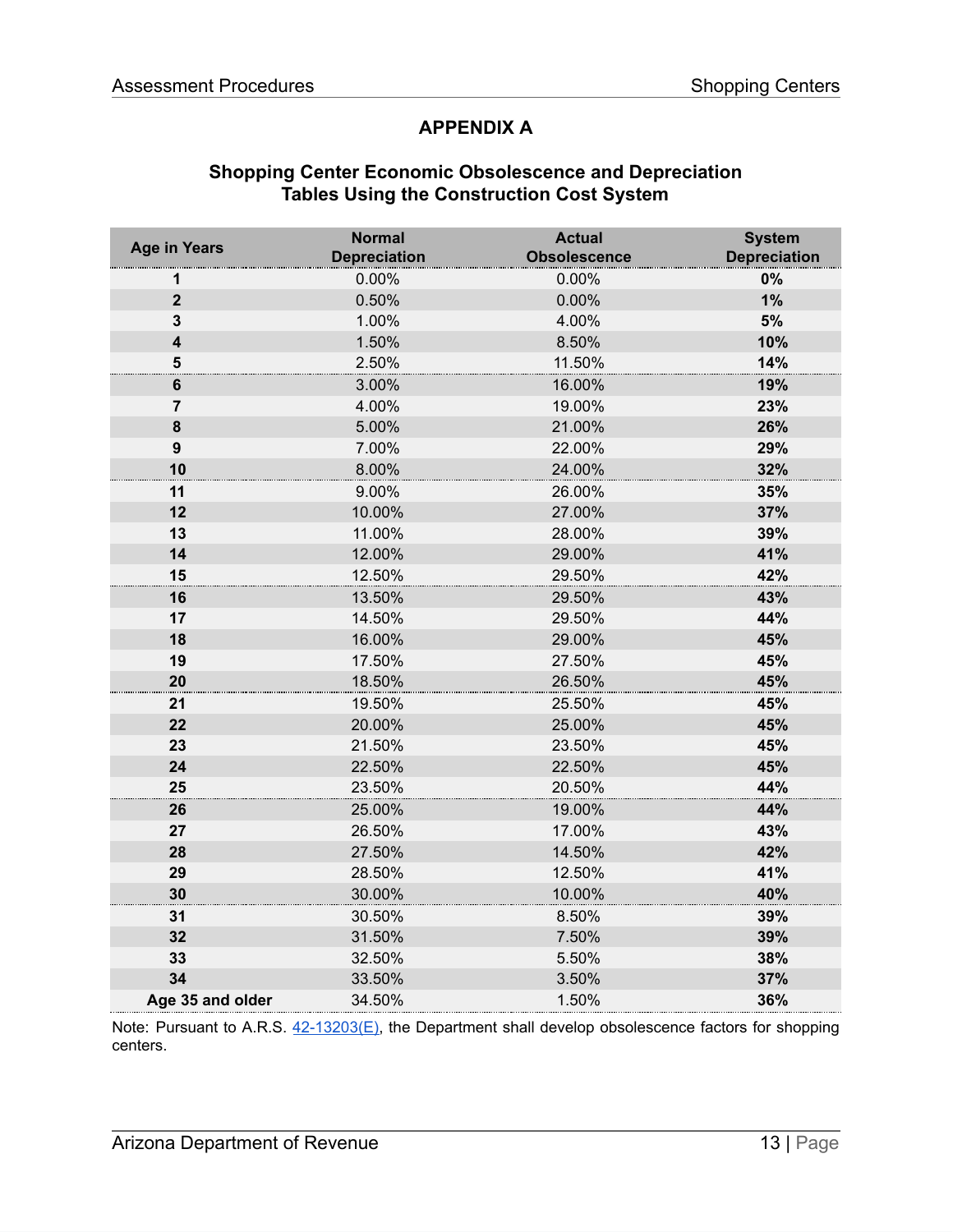## **Calculation of Shopping Center Discount Rate, Pursuant to A.R.S. [42-13203\(D\)\(1\)](https://www.azleg.gov/viewDocument/?docName=http://www.azleg.gov/ars/42/13203.htm)**

"For the 1983 tax year a discount rate of 10.5 per cent, adjusted each year thereafter according to the percentage change in the weighted average cost of monies derived from interest paid on savings accounts, federal home loan bank advances and other borrowed money as reported by the federal home loan bank of San Francisco for this state for the most recent twelve month period ending June 30. The discount rate shall not be less than ten per cent."

The discount rate for each subsequent tax year is calculated by factoring the discount rate by the change in the actual or market interest rate from the preceding year. As shown in the Shopping Center Discount Rate Table, the 1984 weighted average cost was 10.143. This rate was then divided by the 1983 weighted average cost of 10.977 which equaled a change factor of 0.9240. This factor times the preceding period's discount rate, or in this case 10.50% which was the statutory rate applied in 1983 for the 1984 tax year, equaled 9.702%. Since 9.702% is less than the statutory minimum of 10.00%, the statutory minimum of 10.00% was used. This same methodology must be used each year as long as this statute is in effect.